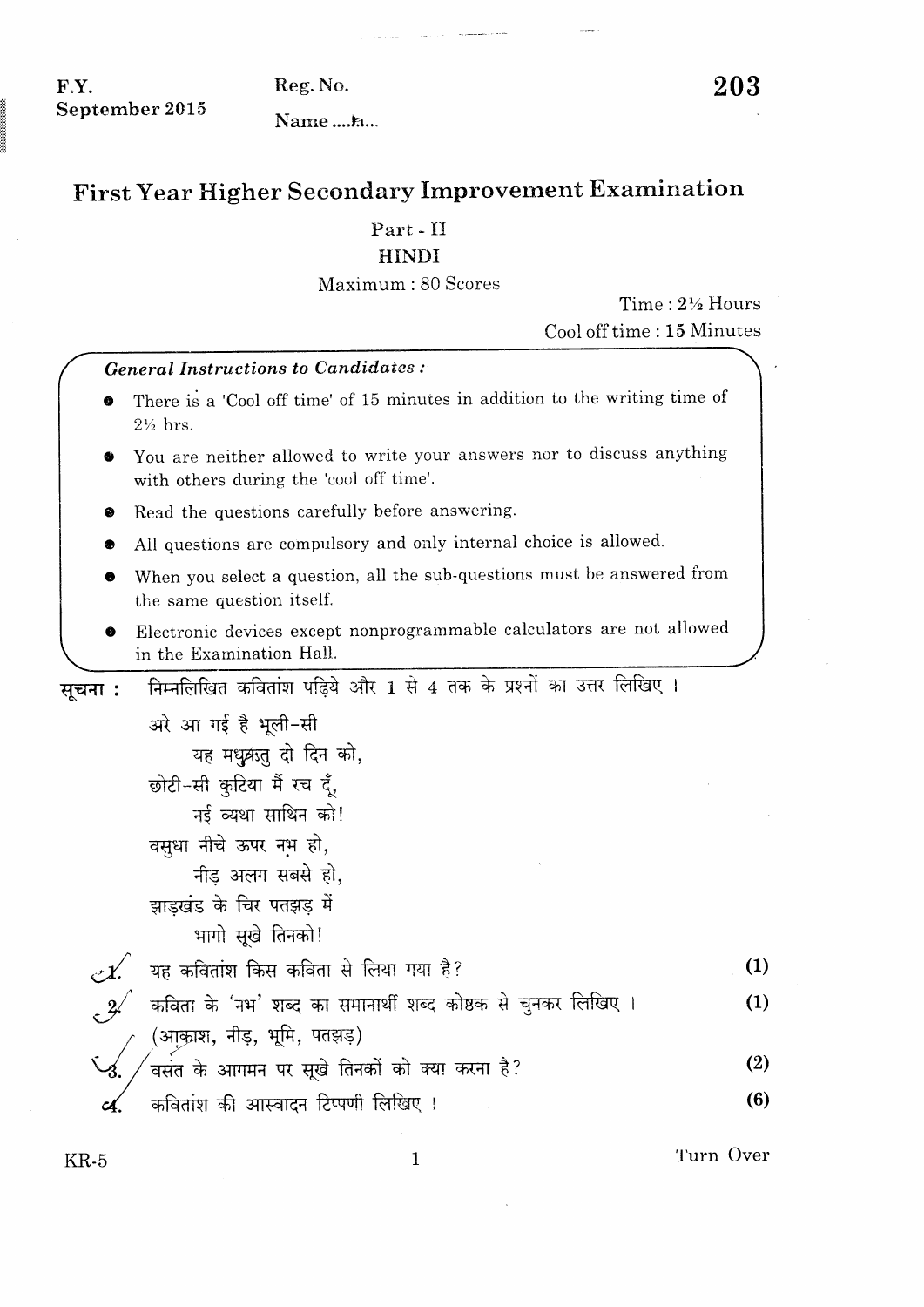सचना: निम्नलिखित खंड पढ़िये और 5 से 10 तक के प्रश्नों का उत्तर लिखिए ।

सड़क के किनारे बनी मज़दर-बस्ती में वह अपने टूटे-फूटे झोंपड़े में बच्चों को बहला रही थी। भोजन <u>के नाम</u> पर बर्तन में चावल के चंद दाने थे। सोचती थी, बातों-बातों में परोसे गए चावल उनका पेट भरने में कामयाब हो जाएँगे । इतने में बड़ा बेटा बोला, ''माँ, क्या पुनर्जन्म भी होता है?"

कृह बोली, "हाँ बेटा, सुना तो है, क्यों?"

बिटा बोला, ''फिर तो मैं भगवान से प्रार्थना करूँगा कि अगले जन्म में मुझे इंसान नहीं, सामनेवाले बंगले का कुत्ता बना दें। पता है माँ, वह कुत्ता रोज दूध-बिस्कुट, अंड़े-ब्रेड-मांस खाता है । रोज महँगे शैम्पू से नहाता है और कार में भी घुमता है । और तो और बीमाूर पड़ जाने पर डाक्टर उसे खुद देखने आता है। कुत्ता होकर कैसी ठाठ की जिंदगी है ना उसकी?' (बस्ती - colony, झोंपड़ा - hut, बहलाना - आश्वासन देना, चंद - कुछ, कामयाब - successful, परोसना - to supply, ठाठ - आडंबर)

भोजन के नाम बर्तन में क्या थे?

.<br>सड़क के किनारे बनी मज़द्र-बस्ती में माँ क्या कर रही थी?  $6-$ 

्<br>बडा बेटा भगवान से कौनसी प्रार्थना करेगा?

<sup>1</sup>मान लिजिये, बेटे की बात सुनकर माँ अपने गरीबी के बारे में सोच उठी । इसपर  $\mathscr{S}$ शाम को माँ अपने पति से बातें करती हैं । दोनों के बीच का वार्तालाप लिखिए  $(7)$ खिंड का संक्षेपण कीजिए । (6)  $9.$ 

 $\left\lceil 10 - \right\rceil$ संक्षेपण के लिए उचित शीर्षक लिखिए ।

सूचना : निम्नलिखित 11 से 16 तक के प्रश्नों का कोष्ठक में से उचित हिंदी शब्द चुनकर  $(6)$ मिलान् कीजिए। 15  $\sqrt{2}$  $\mathfrak{g}_I$ 

 $\mathcal{X}$ 1. Chats

12 Editing

 $\bm{13.}~\bm{\mathcal{F}}$ ile

14. Seárch

Symbol 15,

$$
\angle 16. \quad \text{Privacy}
$$

सूचना : निम्नलिखित दोहा पढ़िये और 17 एवं 18 के उत्तर लिखिए ।

कामी क्रोधी लालची, इनते भक्ति न होय ।

भक्ति करै कोई सुरमा, जाति बरन कुल होय ।।

17. 'वर्ण' शब्द का समानार्थी शब्द दोहे से ढूँढकर लिखिए ।

इस दोहे का भावार्थ लिखिए । 18.

 $KR-5$ 

203

 $(1)$ 

 $(1)$ 

 $(2)$ 

 $(1)$ 

 $(1)$  $(4)$ 

 $\overline{2}$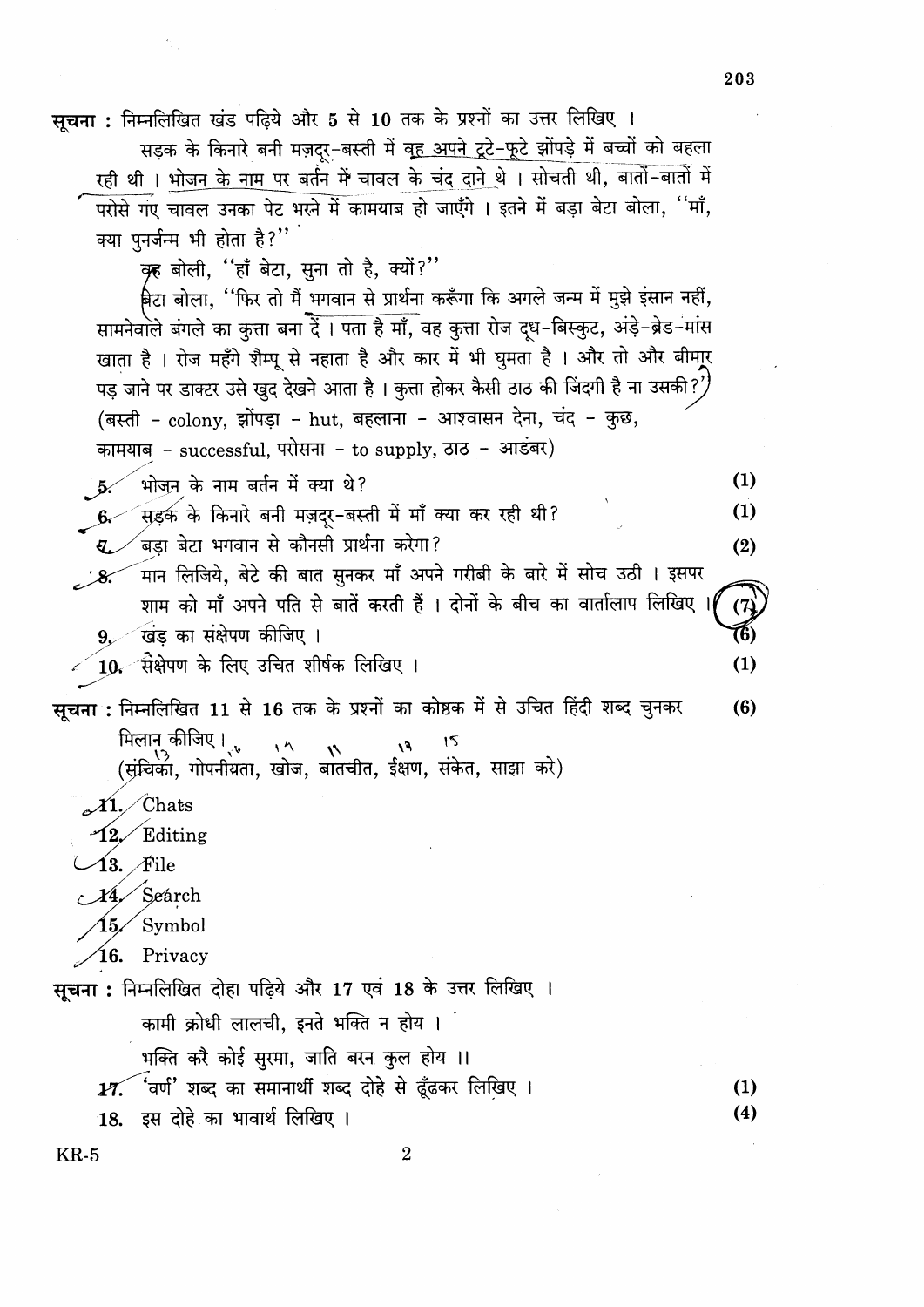19. निम्नलिखित अंग्रेजी बातचीत का हिंदी में अनुवाद कीजिए । Vineeth : Hello Suresh, How are you? Suresh : I am fine. Vineeth : Yesterday, I saw your brother at hospital. What was the matter? Suresh : My father was admitted there. Vineeth : What happened to him? : He had severe fever, now he is okay. Suresh  $(6)$ (was admitted – प्रवेश किया गया, Severe fever – कठिन बुखार) सूचना : जुलूस नाट्यरुपांतर के दीनदयाल का निम्नलिखित कथन पढ़िये और प्रश्न 20 का उत्तर लिखिए। दीनदयाल : जुलूस निकालने से स्वराज मिल जाता तो कब का मिल गया होता । : जुलूस के चौरास्ते पर पहुँचते ही हंटर लेकर बिल पड़ेगा । : दुकान बंद कर मैं भी तुम्हारे साथ चलता हूँ मैकू! .<br> इन कथन के आधार पर दीनदयाल के चरित्र पर टिप्पणी लिखिए ।  $(4)$ कमला प्रकाशन की ओर से हिंदी-अंग्रेजी का नया शब्दकोश प्रकाशित होनेवाला है । उसके लिए निम्नलिखित सहायक बिंदु के आधार से एक विज्ञापन तैयार कीजिए । सहायक बिंद: •  $12000$  से ज्यादा शब्द उदाहरणसहित व्याख्या • प्रकाशन पूर्व बुकिंग पर 25% की छूट  $(7)$ सूचना : निम्नलिखित 22 से 26 तक के प्रश्नों में से किन्हीं तीन प्रश्नों का उत्तर लिखिए ।  $22$  निम्नलिखित सहायक बिंदु के आधार पर किसी मनपसंद फिल्म की समीक्षा लिखिए। सहायक बिंदु: • फिल्म का कथासार • पात्रों का अभिनय • निदेशक की भूमिका ● पटकथा, संवाद, छायांकन, संपादन, गीत आदि • फिल्म की समग्रता पर अपना दृष्टिकोण  $(8)$ 

 $KR-5$ 

 $\mathbf{3}$ 

Turn Over

203